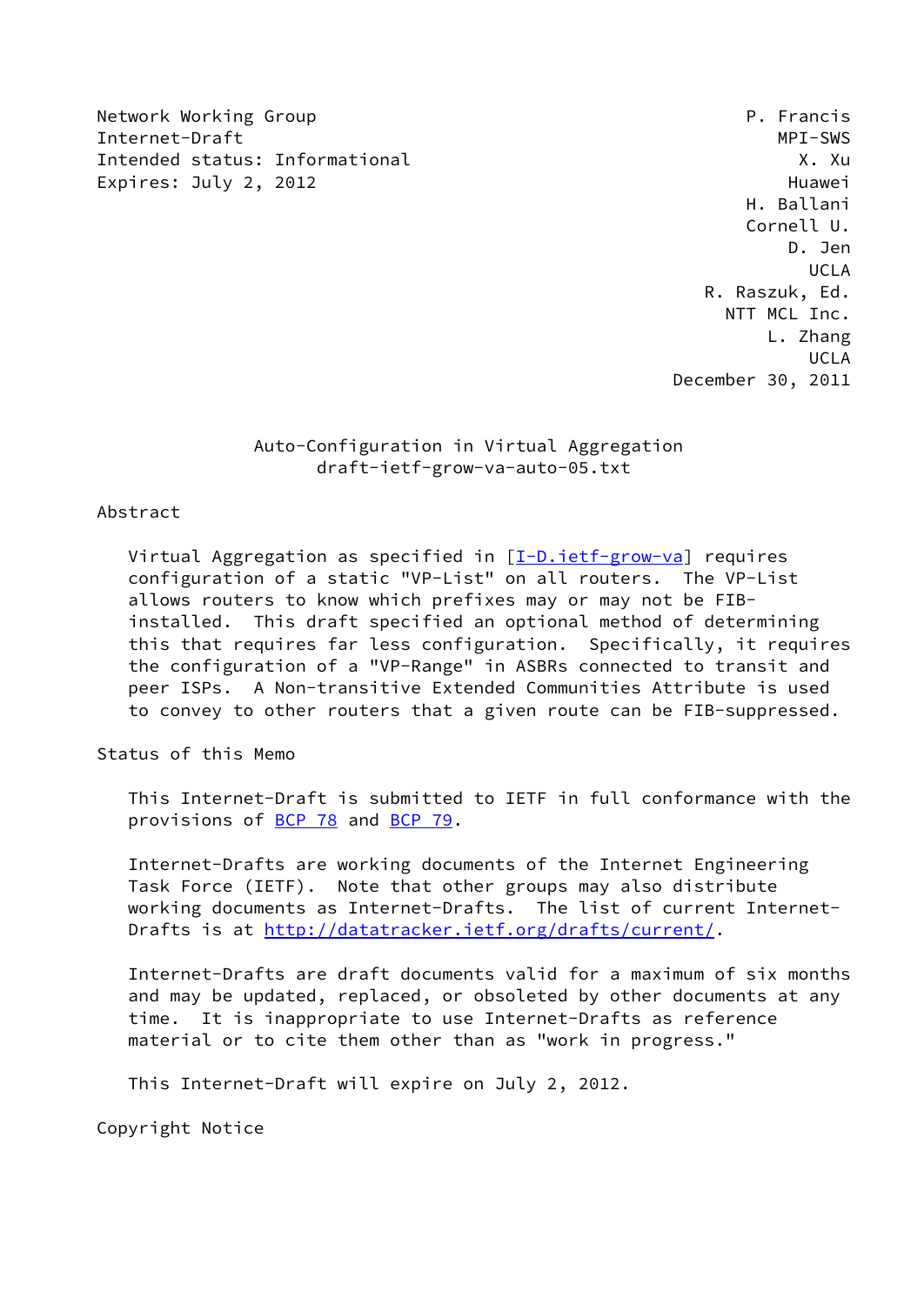Internet-Draft VA Auto Config December 2011

 Copyright (c) 2011 IETF Trust and the persons identified as the document authors. All rights reserved.

This document is subject to **[BCP 78](https://datatracker.ietf.org/doc/pdf/bcp78)** and the IETF Trust's Legal Provisions Relating to IETF Documents [\(http://trustee.ietf.org/license-info](http://trustee.ietf.org/license-info)) in effect on the date of publication of this document. Please review these documents carefully, as they describe your rights and restrictions with respect to this document. Code Components extracted from this document must include Simplified BSD License text as described in Section 4.e of the Trust Legal Provisions and are provided without warranty as described in the Simplified BSD License.

## Table of Contents

| 6.1. Normative References 5   |
|-------------------------------|
| 6.2. Informative References 5 |
|                               |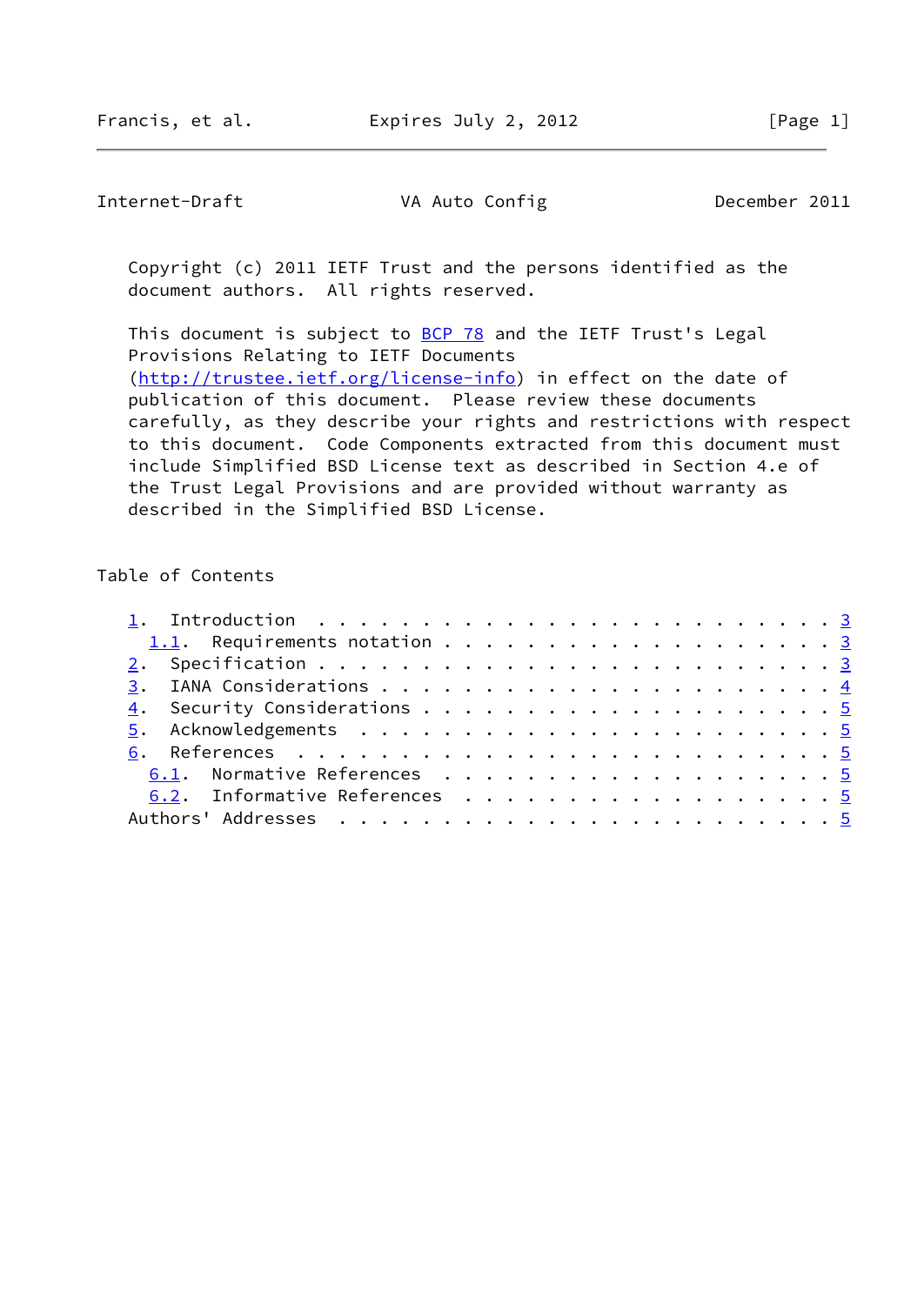Francis, et al. Expires July 2, 2012 [Page 2]

<span id="page-2-1"></span>

Internet-Draft VA Auto Config December 2011

### <span id="page-2-0"></span>[1](#page-2-0). Introduction

As the current VA specification stands  $([I-D.iett-grow-va])$ , routers have to know which prefixes they must FIB-install and which they need not FIB-install. The VP-List tells them this: they must FIB-install routes to Virtual Prefixes (VP), and they need not FIB-install routes to prefixes that fall within VPs for which they are not an Aggregation Point Router (APR). The same VP-List must be installed in every router.

 This draft specifies an optional alternative to the VP-List that requires far less configuration. Specifically, a list of one or more "VP-Ranges" is configured in ASBRs --- typically ASBRs that do not connect to customer networks. These ASBRs then simply tag routes as to whether the route can be suppressed. This is simpler than the current configured VP-List approach in two regards. First, fewer routers need to be configured. Second, the VP-Range is simpler than the VP-List. In most cases, once an ISP is past its initial VA roll out phase, the VP-Range consists of a single 0/0 entry.

This draft uses terms defined in  $[I-D.iett-grow-va]$ .

<span id="page-2-2"></span>[1.1](#page-2-2). Requirements notation

 The key words "MUST", "MUST NOT", "REQUIRED", "SHALL", "SHALL NOT", "SHOULD", "SHOULD NOT", "RECOMMENDED", "MAY", and "OPTIONAL" in this document are to be interpreted as described in [\[RFC2119](https://datatracker.ietf.org/doc/pdf/rfc2119)].

### <span id="page-2-3"></span>[2](#page-2-3). Specification

 With the "VP-Range" approach to determining suppressability, certain ASBRs are designated as "tagging routers". Tagging routers explicitly tag routes with a Non-transitive Extended Communities Attribute that indicates whether the route can be FIB-suppressed. All ASBRs that connect to one or more transit provider ISPs MUST be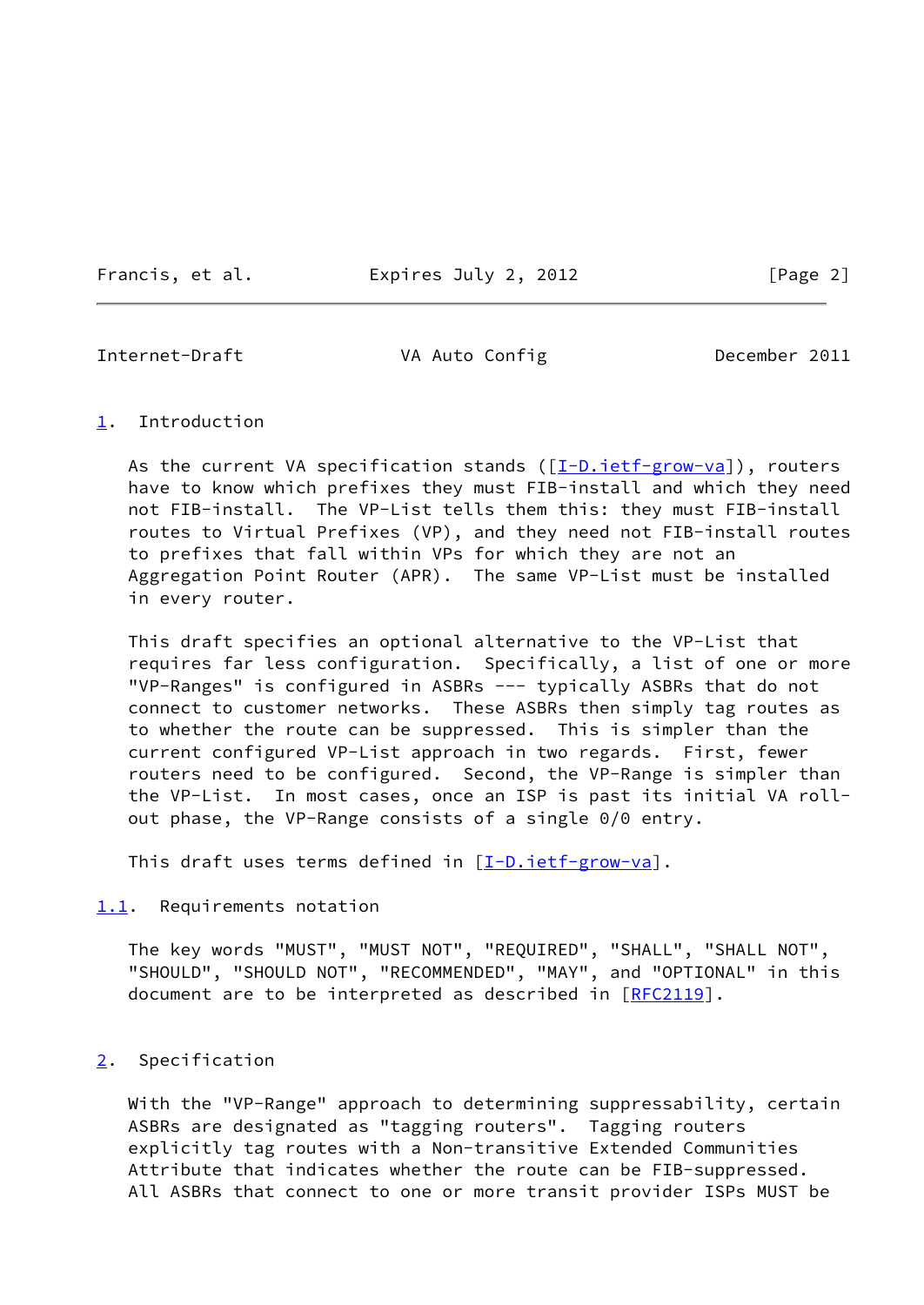tagging routers. ASBRs that connect to one or more peer ISPs SHOULD be tagging routers. ASBRs that connect to customer networks SHOULD NOT be tagging routers.

 Tagging routers are configured with a "VP-Range" list. This consists of the ranges of IP address that are collectively covered by all VPs in the AS. In a mature deployment of VA, the range would amount to all IP addresses, in which case the VP-Range is simply 0/0. Early in VA deployment, when an ISP is still in the testing or roll-out phase, the VP-Range may consist of multiple entries.

Tagging routers SHOULD tag any route whose prefix falls within the

| Francis, et al. | Expires July 2, 2012 | [Page 3] |
|-----------------|----------------------|----------|
|-----------------|----------------------|----------|

<span id="page-3-0"></span>Internet-Draft VA Auto Config December 2011

VP-Range with a "can-suppress" tag, with the following exceptions:

- 1. Tagging routers MUST NOT tag VP routes with can-suppress (where a VP route is that route to the VP that the router originates in its role as an APR).
- 2. If the ISP has a policy of FIB-installing customer routes, then routes received from customers SHOULD NOT be tagged with can suppress.

 The can-suppress tag itself is an Extended Communities Attribute [\[RFC4360](https://datatracker.ietf.org/doc/pdf/rfc4360)] to be assigned by IANA from the "well-known" pool define in [\[I-D.ietf-idr-reserved-extended-communities\]](#page-4-7). The Transitive Bit MUST be set to value 1 (the community is non-transitive across ASes).

 Routers install or suppress FIB entries according to the following rules. Note that tagging routers conceptually follow these rules after tagging (or not tagging) the route. Note also that these rules apply only to the route used by the router as the best route. In other words, if a router receives two routes for the same prefix, and one route is tagged can-suppress and the other is not, the router follows these rules only with respect to the route that it selects as the best route.

- 1. Routes without the can-suppress tag MUST be FIB-installed.
- 2. APRs MUST FIB-install routes for sub-prefixes that fall within the APR's VPs, whether or not the route is tagged can-suppress.
- 3. Otherwise, routers MAY FIB-suppress routes tagged as can suppress.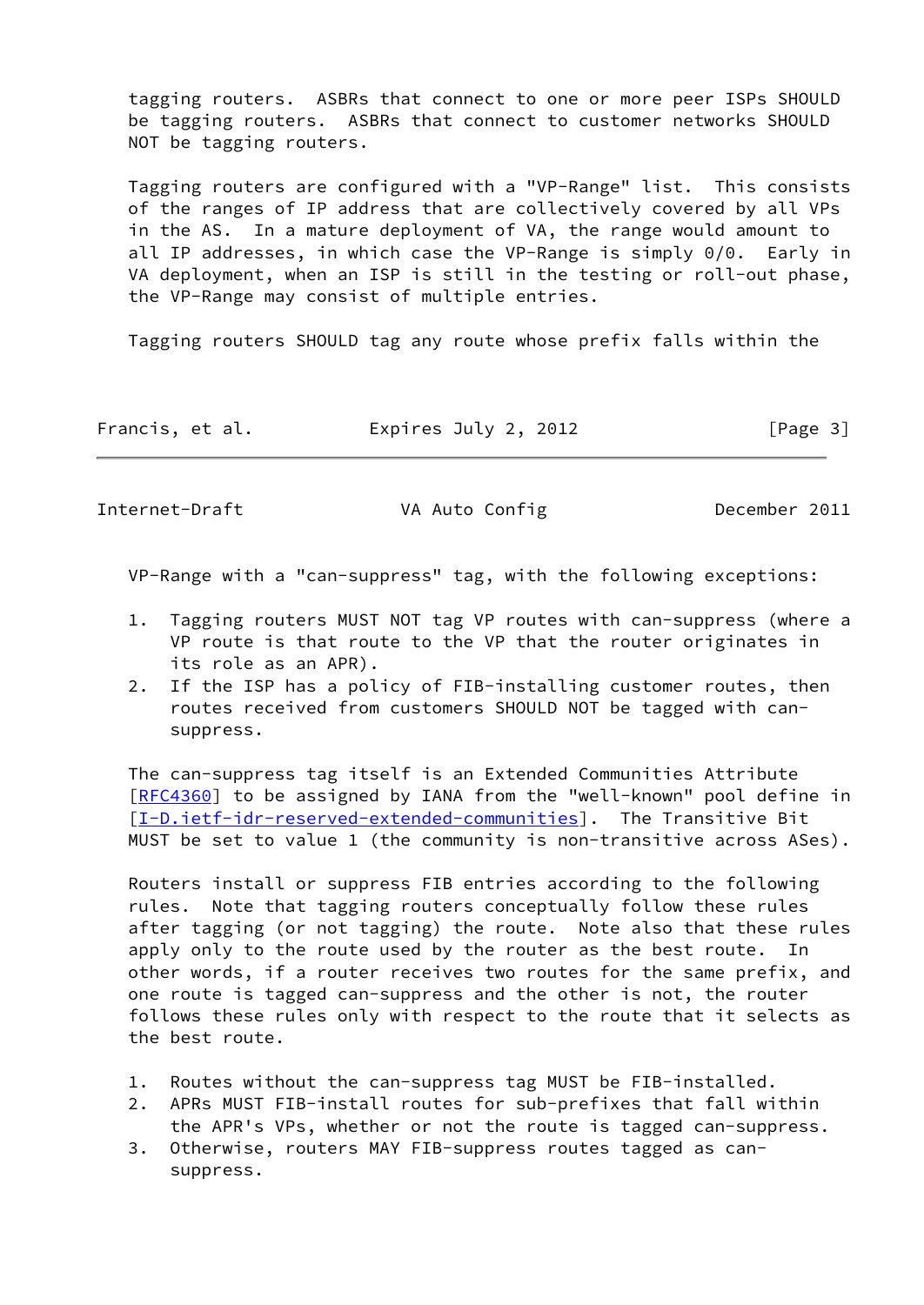## <span id="page-4-1"></span>[3](#page-4-1). IANA Considerations

 IANA is requested to assign, from the registry "BGP Assigned non transitive extended communities", a value TBD for "VA can suppress":

 Registry Name: BGP Assigned non-transitive extended communities

| Name            |      | Type Value |
|-----------------|------|------------|
|                 |      |            |
| VA can suppress | TBD. |            |

Francis, et al. **Expires July 2, 2012** [Page 4]

<span id="page-4-3"></span>Internet-Draft VA Auto Config December 2011

<span id="page-4-2"></span>[4](#page-4-2). Security Considerations

 As of this writing, there are no known new security threats introduced by this draft.

<span id="page-4-4"></span>[5](#page-4-4). Acknowledgements

 The authors would like to thank Wes George and Bruno Decraene for their reviews and suggestions.

- <span id="page-4-5"></span>[6](#page-4-5). References
- <span id="page-4-6"></span><span id="page-4-0"></span>[6.1](#page-4-6). Normative References
	- [I-D.ietf-grow-va]

 Francis, P., Xu, X., Ballani, H., Jen, D., Raszuk, R., and L. Zhang, "FIB Suppression with Virtual Aggregation", [draft-ietf-grow-va-04](https://datatracker.ietf.org/doc/pdf/draft-ietf-grow-va-04) (work in progress), Oct 2009.

<span id="page-4-7"></span>[I-D.ietf-idr-reserved-extended-communities]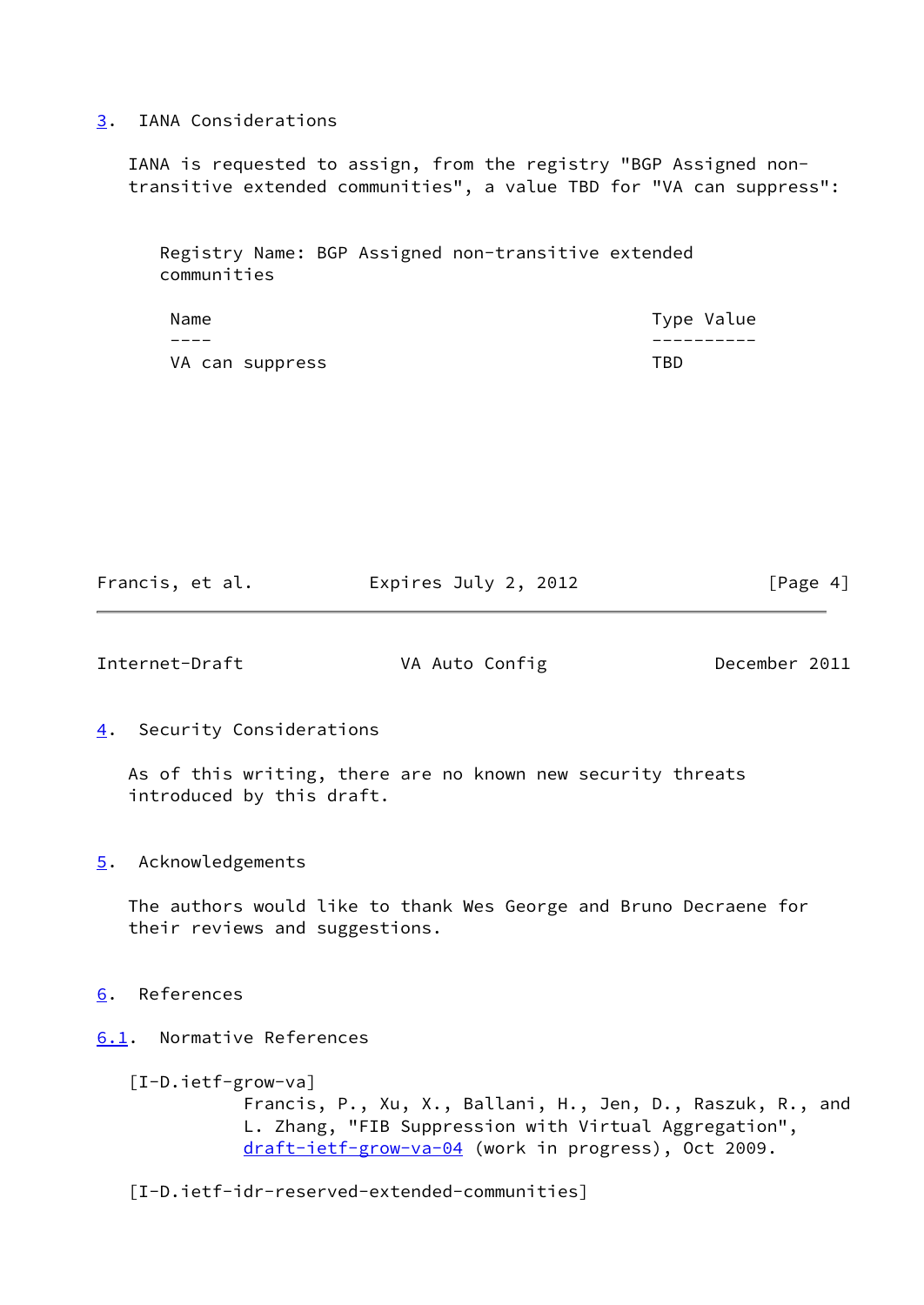| Decraene, B. and P. Francois, "Assigned BGP extended     |
|----------------------------------------------------------|
| communities",                                            |
| draft-ietf-idr-reserved-extended-communities-01 (work in |
| progress), May 2011.                                     |
|                                                          |

- [RFC2119] Bradner, S., "Key words for use in RFCs to Indicate Requirement Levels", [BCP 14](https://datatracker.ietf.org/doc/pdf/bcp14), [RFC 2119](https://datatracker.ietf.org/doc/pdf/rfc2119), March 1997.
- [RFC4360] Sangli, S., Tappan, D., and Y. Rekhter, "BGP Extended Communities Attribute", [RFC 4360,](https://datatracker.ietf.org/doc/pdf/rfc4360) February 2006.
- <span id="page-5-0"></span>[6.2](#page-5-0). Informative References

Authors' Addresses

 Paul Francis Max Planck Institute for Software Systems Gottlieb-Daimler-Strasse Kaiserslautern 67633 Germany

 Phone: +49 631 930 39600 Email: francis@mpi-sws.org

| Expires July 2, 2012<br>Francis, et al. | [Page 5] |
|-----------------------------------------|----------|
|-----------------------------------------|----------|

Internet-Draft VA Auto Config December 2011

 Xiaohu Xu Huawei Technologies No.3 Xinxi Rd., Shang-Di Information Industry Base, Hai-Dian District Beijing, Beijing 100085 P.R.China Phone: +86 10 82836073 Email: xuxh@huawei.com Hitesh Ballani Cornell University 4130 Upson Hall Ithaca, NY 14853 US